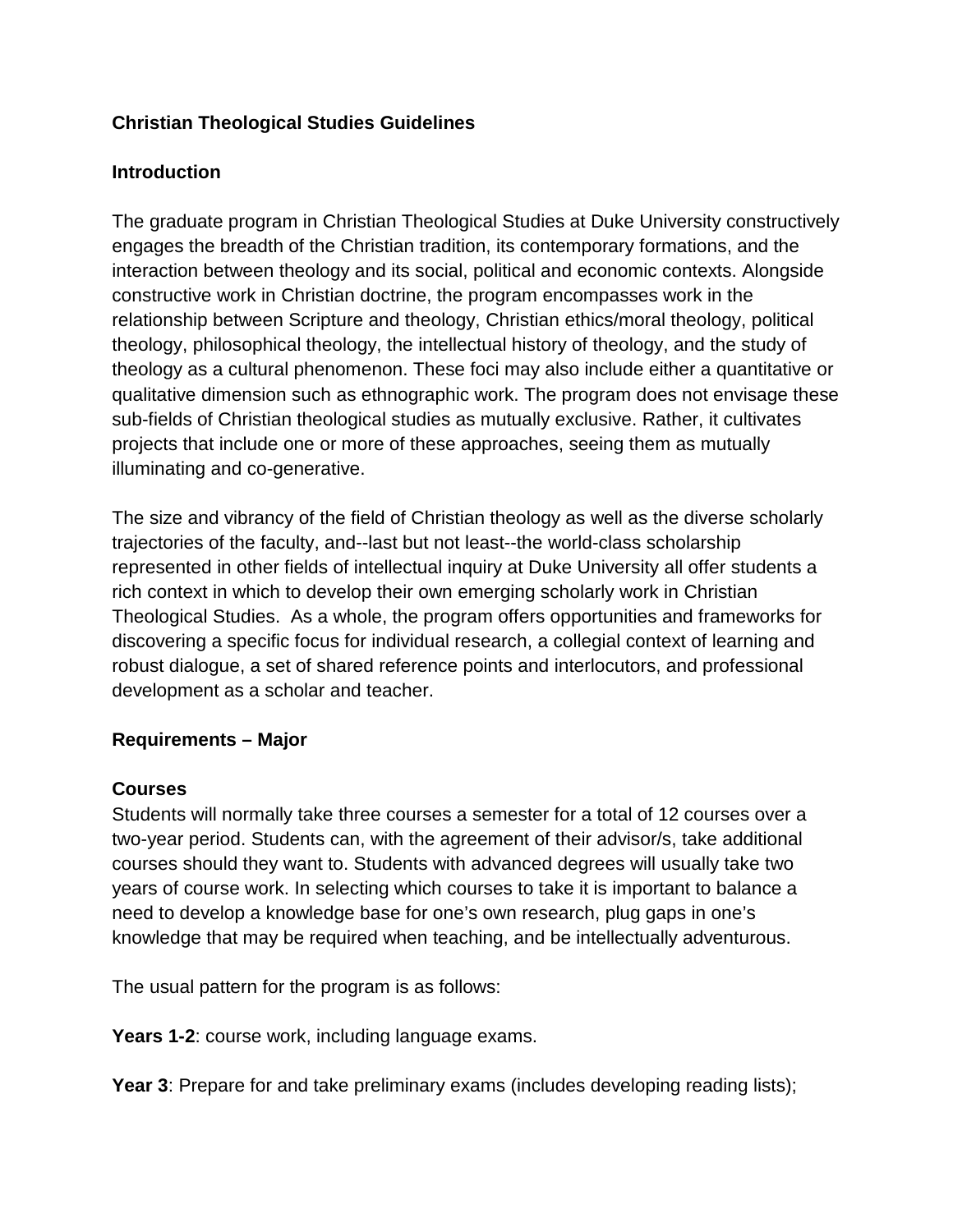develop one's dissertation area, including drafting a dissertation proposal.

**Years 4-5**: Write dissertation.

(**Year 6**: Should it be needed an extra year can be taken to complete the dissertation).

#### **Languages**

A reading knowledge of two modern languages is required. These normally include either German, French or Spanish. Selection of languages depends to a large extent on the nature of the dissertation area.

Knowledge of the two languages will be examined by a translation of a text appropriate to the student's interest, selected by the Christian theology field (normally one's supervisor). These examinations must be passed before preliminary examinations can be taken. Bibliographies for the preliminary examinations and the dissertation should usually include appropriate titles from the two languages.

#### **Internal Minor**

Choosing another field in the Graduate Program in Religion, students will meet this requirement according to guidelines established in that field. Crucially, for these courses to count they must be with a faculty member who is part of the track selected as an internal minor.

### **External Minor**

Normally two courses in a department or program other than Religion/Divinity.

### **Preliminary Exam Guidelines**

The following guidelines offer a basic consensus of faculty in Christian Theological Studies concerning preliminary examinations in this field at Duke University. These guidelines presuppose the wider framework of the Preliminary Exam Procedures and Guidelines adopted in Duke's Graduate Program in Religion.

The student will begin preparation for the preliminary exams by developing a reading list in consultation with her advisors. This reading list will include 30-40 texts. These texts may be cross-listed (i.e. appear on more than one list). Some texts will be single articles or chapters, while others will be whole books.

Since the reading list should indicate both the student's attentiveness to the breadth of the Christian tradition as well as the student's own particular scholarly focus, the decision on the individual titles for this reading list is left to the collaborative labor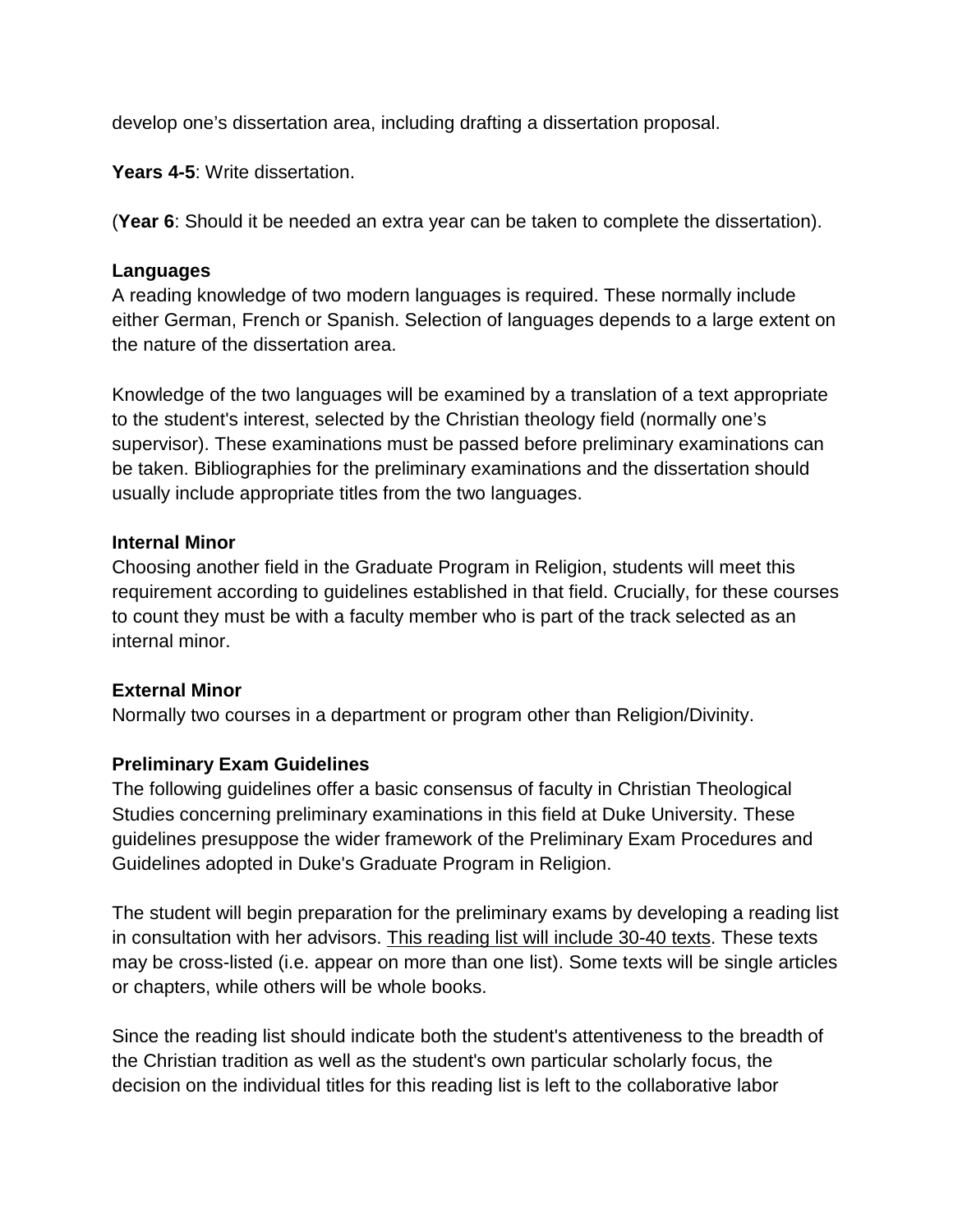between the student and her advisors. However, it is worth seeing examples of other lists from previous students, and, if possible, identifying a canon of core texts.

Link to Graduate School Preliminary Exam Procedures and Guidelines.

# **Reading Lists**

All reading lists will contain the following:

- The Scriptures are presupposed as a foundational text in every reading list. Consideration of how Scripture relates to your field of study is expected.
- 2-3 titles from the early centuries of the Christian tradition, the choice being governed by the student's scholarly work and research agenda. Attention should be given to whether figures are drawn predominantly from East, West or South; that is, the Byzantine, Latin and Oriental (Coptic, Syrian, Armenian, Ethiopian and Eritrean Orthodox) worlds.
- 2-3 titles from the Medieval period.
- 2 titles from the century of the Reformations.
- 2-3 titles from  $17<sup>th</sup>$ -19<sup>th</sup> Centuries.
- 2-3 titles from contemporary theological inquiry  $(20<sup>th</sup> 21<sup>st</sup> C)$ .
- You may want to consider how key philosophical figures feature in your list and how key figures from Judaism and Islam might be relevant.

The remainder of the reading list should be geared to equipping the student to have a competent (rather than comprehensive) grasp of the sub-fields of Christian Theological Studies that their dissertation is situated within (notably, systematic theology/doctrine or Christian ethics/moral theology). One way to think about this is to develop lists as if one were writing either an overview piece for a companion to the field or preparing an introductory course to the relevant field of enquiry: what key primary texts and key figures would need to be included? And what vital secondary literature would need to be included or touched on?

# **Study Questions and Exam Questions**

The reading list forms the basis of the student's preparation for the preliminary examinations. In collaboration with her advisors, the student will develop study questions to guide her reading and reflection. In general, four to six such study questions are suggested for the major field, including at least one question about a figure of the Christian tradition and one question focused clearly on one theological topic or theme.

The actual examination questions are left to the choice of the advisors but will take into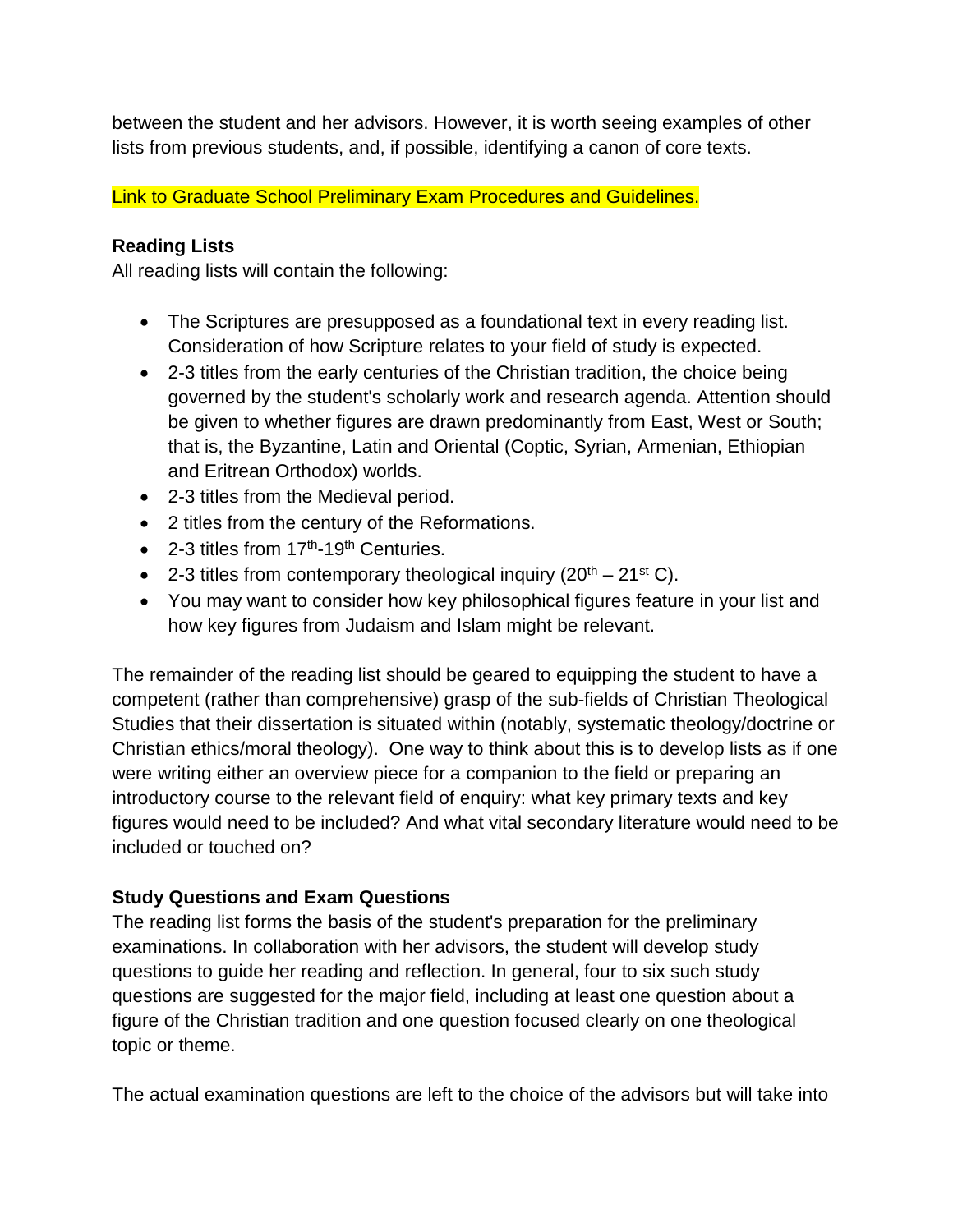account the agreed upon study questions. Questions may be formulated through a dialogue between student and advisor/s, and the advisor/s will select 3 or more questions to be set for the exam. These will be given to Carol Rush who will help coordinate the exam.

## **The Preliminary Examinations**

The preliminary examinations consist of:

1. A comprehensive examination in Christian Theological Studies (4 hours).

2. An internal minor examination in a cognate field within the Graduate Program in Religion, to be prepared and given according to the regulations established by that field for students minoring in it (3 hours).

3. An external minor examination, to be prepared in consultation with a professor in another Department of Duke University and to be set by them (3 hours).

4. An examination related to the projected focus of the dissertation, to be prepared in conjunction with the professor/s who are likely to serve as principal advisor/s in the writing of the dissertation (3 hours).

Students may petition the convener of the area for an additional 2 to 4 hours to complete any exam. That request, however must be submitted in writing one week prior to the beginning of the examination cycle.

## **Dissertation Proposal**

After the preliminary examinations, a formal dissertation proposal must be approved by the student's dissertation committee before the student is admitted to candidacy for the Ph.D. This should take place within, at the most, *six months* of completing the preliminary exams.

The proposal that will be developed in consultation with the director should include: a. A **working title**.

b**.** A **statement of the problem** to be addressed and the **core thesis** to be developed. c. A brief defense of the topic's **significance**, including the prospective dissertation's location within a wider field of scholarship, paying particular attention to the context of the field's secondary literature (i.e., who is working in related or parallel areas and how does the dissertation differ from or build on their work?).

d. A brief statement regarding the **methodology** and **foreign languages** to be used. e. A **working outline**, including descriptive chapter headings and a brief statement of the material to be covered within each section.

f. A **basic bibliography** of key primary and secondary sources

# **Procedures for Writing and Defending the Doctoral Dissertation**